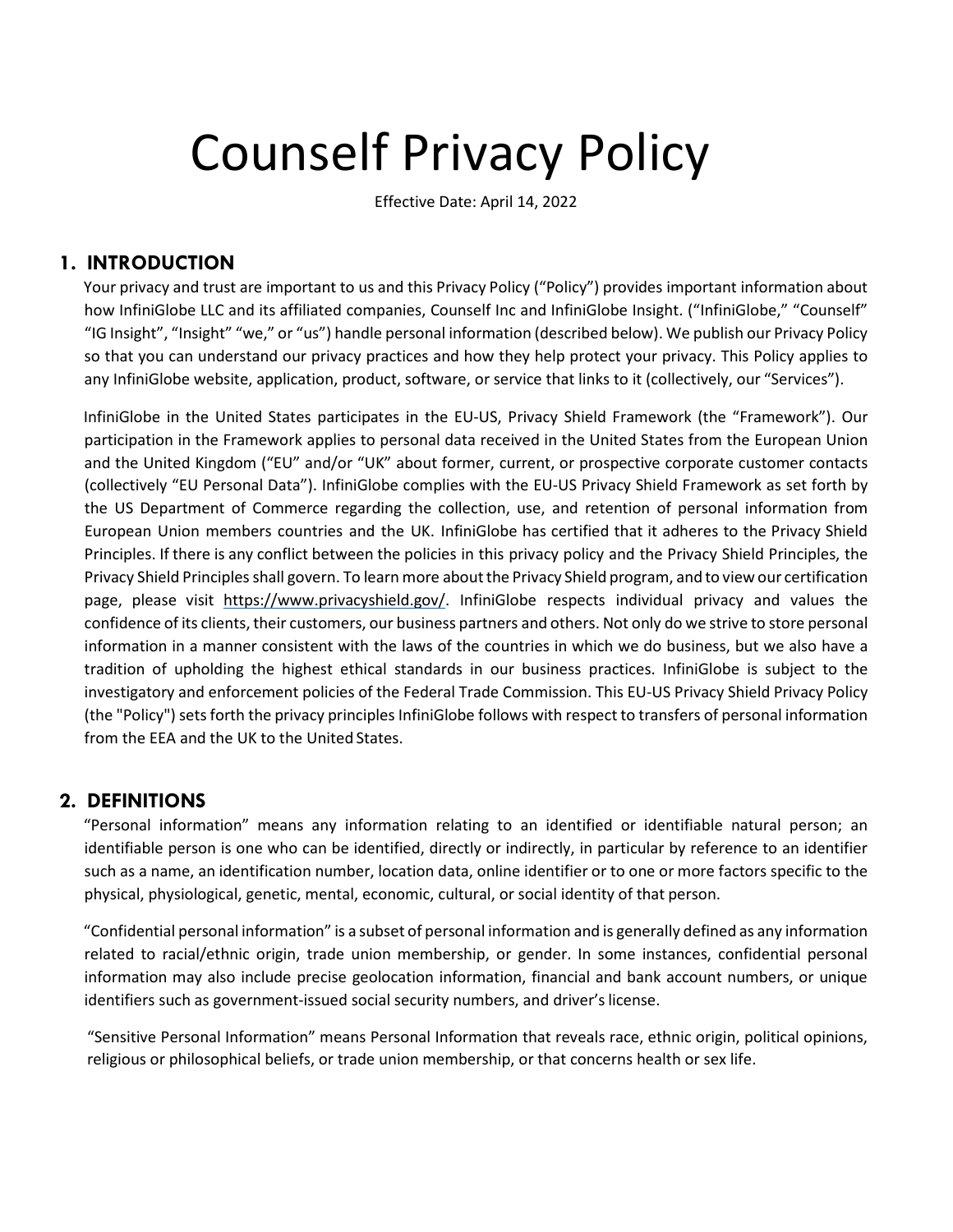## **3. PRIVACY PRINCIPLES**

#### **3.1. Notice:**

Where InfiniGlobe receives, stores, or processes personal information from our clients in the EEA, we will use and disclose such information in accordance with the notices provided by our clients, only if consistent with the EU-US Privacy Shield Principles, and the choices made by the individuals to whom such personal information relates. We will endeavor, as much as is practicable, to enable our clients to publish and follow the EU Data Protection Directive on their websites that we host.

#### **3.2. Choice:**

InfiniGlobe will enable our clients to offer individuals the opportunity to choose (opt-out) whether their personal information is (a) to be disclosed to a third party, or (b) to be used for a purpose other than the purpose for which it was originally collected or subsequently authorized by the individual. InfiniGlobe will enable our clients to provide individuals with reasonable mechanisms to exercise their choices. However, individuals may opt-out at any time by emailing us directly at [privacy@infiniglobe.com.](mailto:privacy@infiniglobe.com)

#### **3.3. Accountability for Onward Transfer:**

InfiniGlobe does not transfer data to third parties outside of its agents. InfiniGlobe will obtain assurances from its agents that they will safeguard personal information consistently with this Policy. Examples of appropriate assurances that may be provided by agents include: a contract obligating the agent to provide at least the same level of protection as is required by the relevant EU-US Privacy Shield Principles, being subject to EU Directive 95/46/EC (the EU Data Protection Directive), EU-US Privacy Shield certification by the agent, or being subject to another European Commission adequacy finding (e.g., companies located in Canada). Where InfiniGlobe has knowledge that an agent is using or disclosing personal information in a manner contrary to this Policy, InfiniGlobe will take reasonable steps to prevent or stop the use or disclosure. InfiniGlobe is liable for appropriate onward transfers of personal data to third parties who do not comply with the Privacy Shield principles unless we can prove we were not a party giving rise to the damages.

Please be aware that InfiniGlobe may be required to disclose an individual's personal information in response to a lawful request by public authorities, including to meet national security or law enforcement requirements.

## **4. PERSONAL INFORMATION**

InfiniGlobe is committed to the responsible handling and protection of personal information. We collect, use, disclose, transfer, and store personal information when needed to provide our Services and for our operational and business purposes as described in this Policy. We want to be clear about our privacy practices so that you can make informed choices about the use of your information, and we encourage you to contact us at any time with questions or concerns.

## **5. PERSONAL INFORMATION WE COLLECT**

We collect personal information from you, for example, if you request information, register, and purchase or use our Services, or request customer support. We may ask you to provide information such as your name, address, phone number, email address, user name and password, and information about your device. Not all of the personal information InfiniGlobe holds about you will always come directly from you. It may, for example, come from your employer, other organizations to which you belong, or your current or previous vendors or clients, if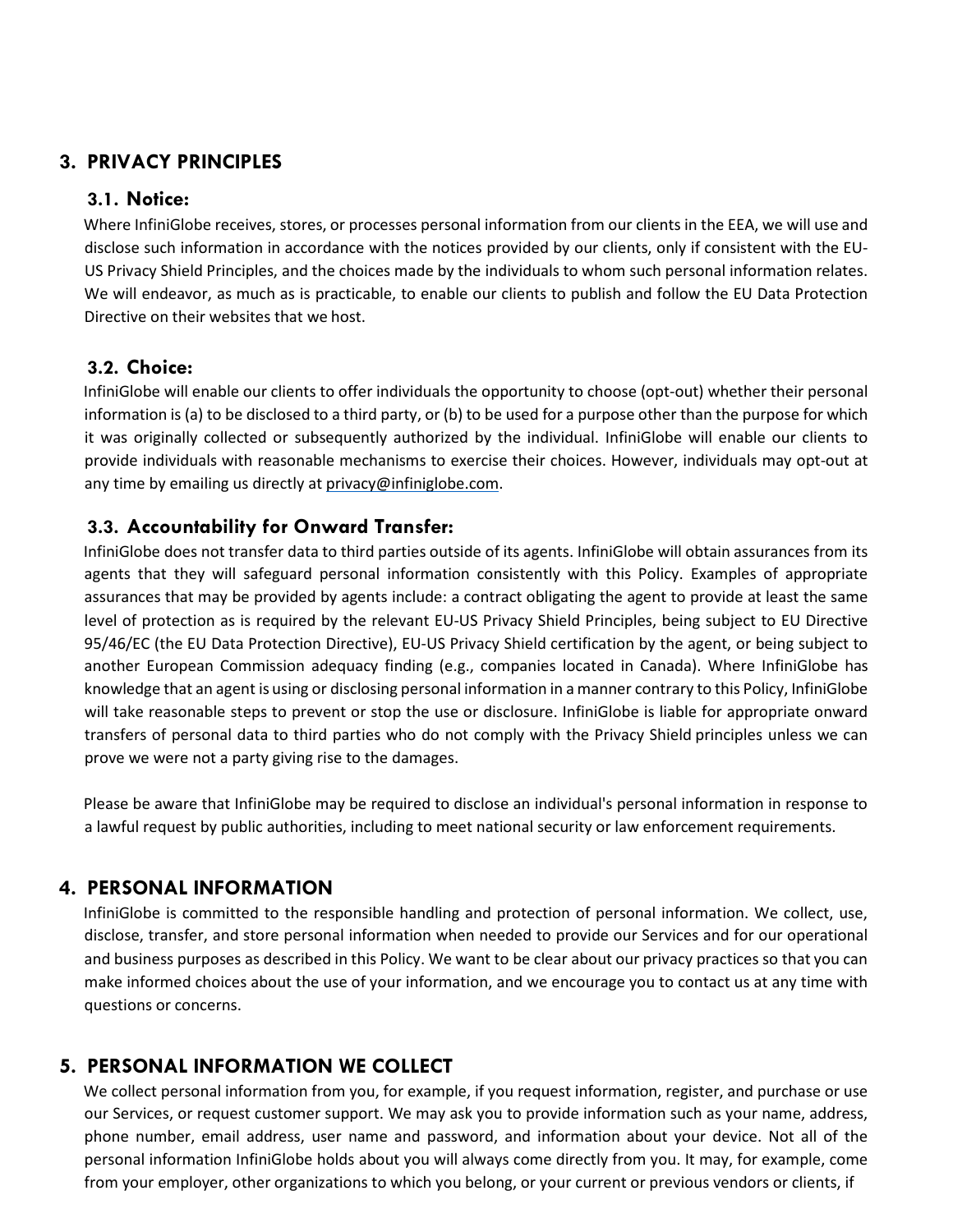they use our Services. We also collect personal information from third parties such as our partners, service providers, and publicly available websites, to offer Services we think may be of interest and to help us maintain data accuracy and provide and enhance the Services.

In addition, our servers, logs, and other technologies automatically collect certain information to help us administer, protect, and improve our Services; analyze usage; and improve users' experience. We share personal information with others only as described in this Policy, or when we believe that the law permits or requiresit.

Occasionally we collect and process what may be considered confidential personal information.

For example, if you purchase something from us or subscribe to our Services, we will collect payment information, such as financial or bank card information, and other information necessary for us to process the transaction. Some of our Services will ask you to share your precise geolocation so we can customize your experience and increase the accuracy of the Service. Information that is considered confidential under applicable law will be handled in accordance with such laws.

## **6. USAGE OF PERSONAL INFORMATION**

We process personal information for these Service and business-related purposes:

- Account setup and administration: We use personal information such as your name, email address, phone number, company and location to set up and administer your account, provide technical and customer support and training, verify your identity, and send important account, subscription, and Service information.
- Personalization: We use personal information to deliver and suggest tailored business function and to personalize your experience with our Services.
- Research and development: We use personal information for internal research and development purposes and to improve and test the features and functions of our Services.
- Hosted services: Some of our Services provide data and document storage as an integral part of the product or solution offering. Documents and data stored by our customers may contain personal information in business, financial data, and legal and litigation-related documents, for example. Any information stored by or on behalf of our customers is controlled and managed by and only made accessible to those customers or others our customers may authorize from time to time. Our access to this information is limited to InfiniGlobe personnel with a critical business reason, such as technical support.
- Legal obligations: We may be required to use and retain personal information for legal and compliance reasons, such as the prevention, detection, or investigation of a crime; loss prevention; or fraud. We may also use personal information to meet our internal and external audit requirements, information security purposes, and as we otherwise believe to be necessary or appropriate: (a) under applicable law, which may include laws outside your country of residence; (b) to respond to requests from courts, law enforcement agencies, regulatory agencies, and other public and government authorities, which may include such authorities outside your country of residence; (c) to enforce our terms and conditions; and
	- $\circ$  (d) to protect our rights, privacy, safety, or property, or those of other persons.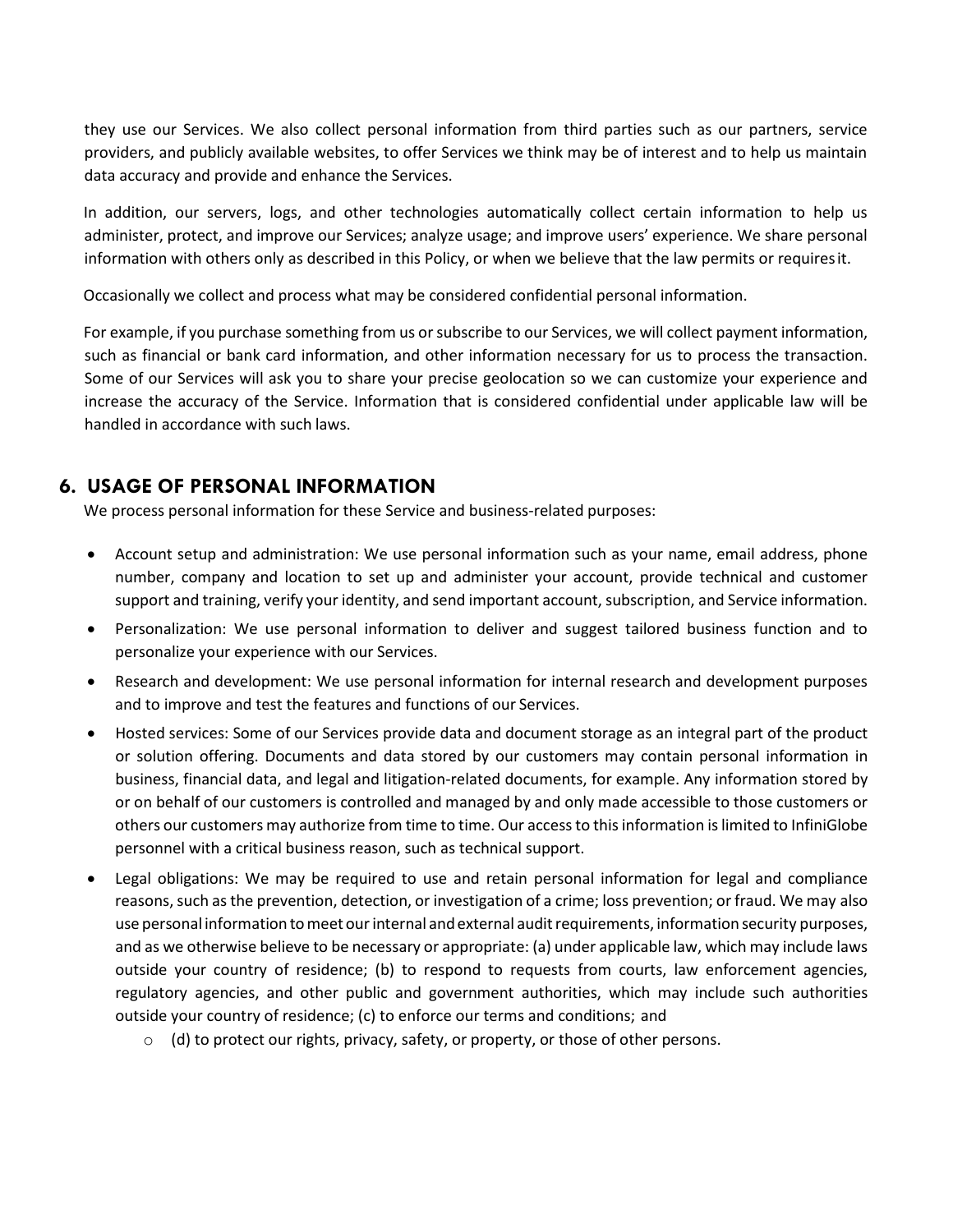# **7. SHARING OF PERSONAL INFORMATION**

InfiniGlobe shares or discloses personal information when necessary to provide Services or conduct our business operations as described below. When we share personal information, we do so in accordance with data privacy and security requirements. We may occasionally share non-personal, anonymized, and statistical data with third parties. Below are the parties with whom we may share personal information and why.

- Within InfiniGlobe: Our provided Services around the world are supported by a variety of InfiniGlobe teams and functions, and personal information will be made available to them if necessary for the provision of Services, account administration, sales and marketing, customer and technical support, and business and product development, for instance. All of our employees and contractors are required to follow our data privacy and security policies when handling personal information.
- Our third-party service providers: We partner with and are supported by service providers around the world. Personal information will be made available to these parties only when necessary to fulfill the services they provide to us, such as software, system, and platform support; cloud hosting services; data analytics; and order fulfillment and delivery. Our third-party service providers are not permitted to share or use personal information we make available to them for any other purpose than to provide services to us.
- Third parties for legal reasons: We will share personal information when we believe it is required, such as:
	- $\circ$  To comply with legal obligations and respond to requests from government agencies, including law enforcement and other public authorities, which may include such authorities outside your country of residence.
	- $\circ$  In the event of a merger, sale, restructure, acquisition, joint venture, assignment, transfer, or other disposition of all or any portion of our business, assets, or stock (including in connection with any bankruptcy or similar proceedings)
	- o To protect our rights, users, systems, and Services.

# **8. STORAGE OF PERSONAL INFORMATION**

InfiniGlobe is operating and providing Services around the world, and your personal information may be stored and processed outside of your home country. We take steps to ensure that the information we collect is processed according to this Privacy Policies and the requirements of applicable law wherever the data islocated.

InfiniGlobe has networks, databases, servers, systems, support, and help desks located throughout our offices around the world. We collaborate with third parties such as cloud hosting services, suppliers, and technology support located around the world to serve the needs of our business, workforce, and customers. We take appropriate steps to ensure that personal information is processed, secured, and transferred according to applicable law. In some cases, we may need to disclose or transfer your personal information within InfiniGlobe or to third parties in areas outside of your home country. The areas in which these recipients are located will vary from time to time, but may include the United States, Europe and India, and other countries where InfiniGlobe has a presence or uses contractors.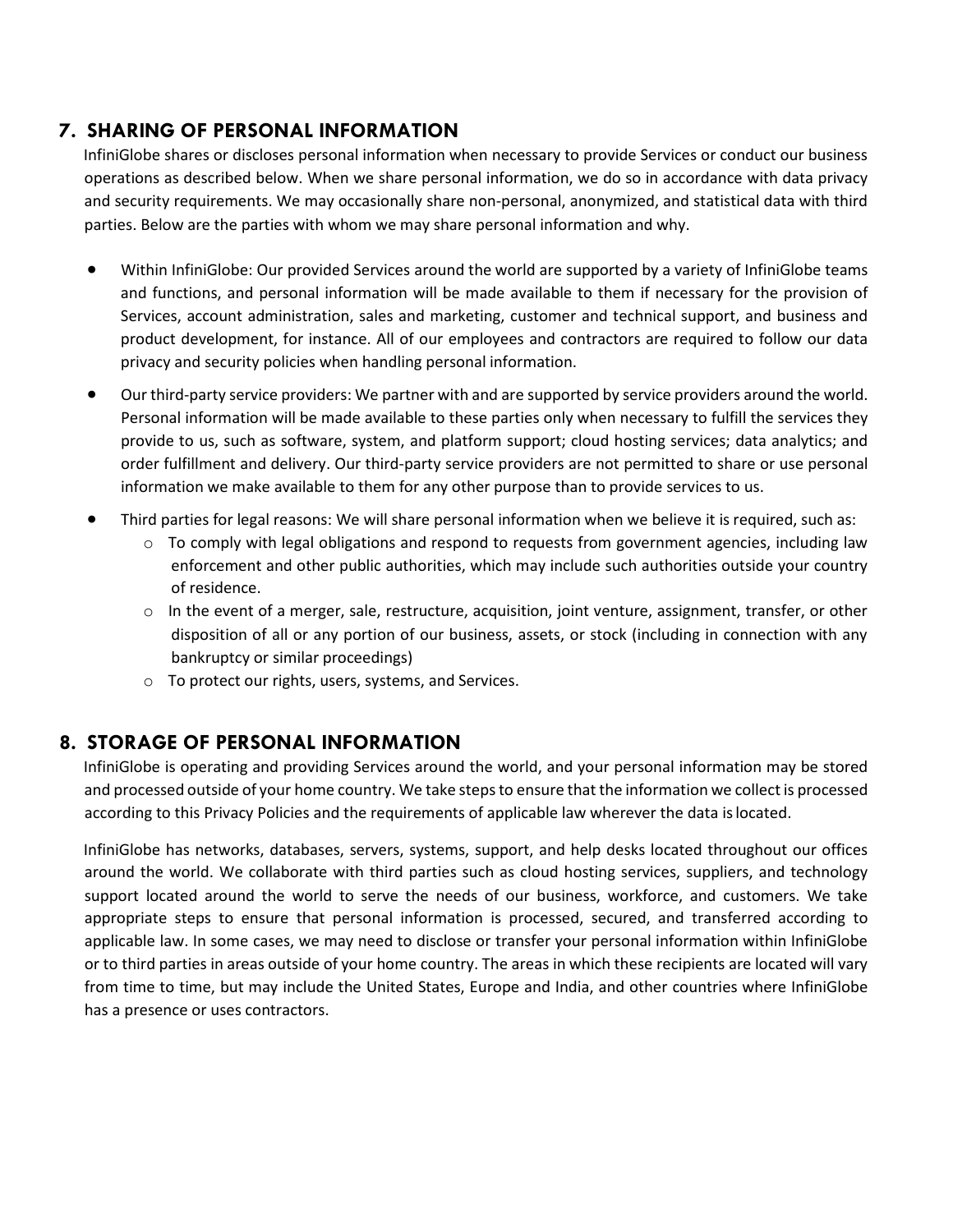#### **9. SECURING PERSONAL INFORMATION**

InfiniGlobe takes data security seriously, and we use appropriate technologies and proceduresto protect personal information. Our information security policies and procedures are closely aligned with widely accepted international standards and updated as necessary to meet our business needs, changes in technology, and regulatory requirements.

To safeguard your information, we have the following business policies:

- Limit access to Personal Information only to specific named, senior-level employees. Customers will be provided with the list of employees with access to their data at any time they request
- Employees with access to the Personal Information will have undergone a thorough background check, including a search for a criminal record
- All employees and contractors required to use secure (SSL) connections when accessing email and Personal Information

## **10. HOW LONG WE KEEP PERSONAL INFORMATION**

We retain personal information for as long as we reasonably require it for legal or business purposes. In determining data retention periods, InfiniGlobe takes into consideration local laws, contractual obligations, and the expectations and requirements of our customers. When we no longer need personal information, we securely delete or destroy it.

## **11. YOUR RIGHT TO ACCESS AND CHANGE YOUR PERSONAL INFORMATION**

We respect your right to access and control your information, and we will respond to requests for information and, where applicable, will correct, amend, or delete your personal information.

InfiniGlobe acknowledges that EU and UK individuals have the right to access the personal information that we maintain about them and to correct or amend inaccurate information. Individuals also have the right to request erasure of personal data that has been handled in violation of the principles. An EU or UK individual who seeks access, or who seeks to correct, amend, or delete inaccurate data, should direct their query to [privacy@infiniglobe.com.](mailto:privacy@infiniglobe.com) If requested to remove data, we will respond within a reasonable timeframe.

- Access to personal information: If you request access to your personal information, we will gladly comply, subject to any relevant legal requirements and exemptions, including identity verification procedures. Before providing data to you, we will ask for proof of identity and sufficient information about your interaction with us so that we can locate any relevant data.
- Correction and deletion: In some jurisdictions, you have the right to correct or amend your personal information if it is inaccurate or requires updating. You may also have the right to request deletion of your personal information; however, this is not always possible due to legal requirements and other obligations and factors.

# **12. HOW ARE END USERS ENCOURAGED TO PROTECT DATA?**

You are responsible for maintaining the secrecy of their unique password and account information at all times. You are required to have your own unique login credentials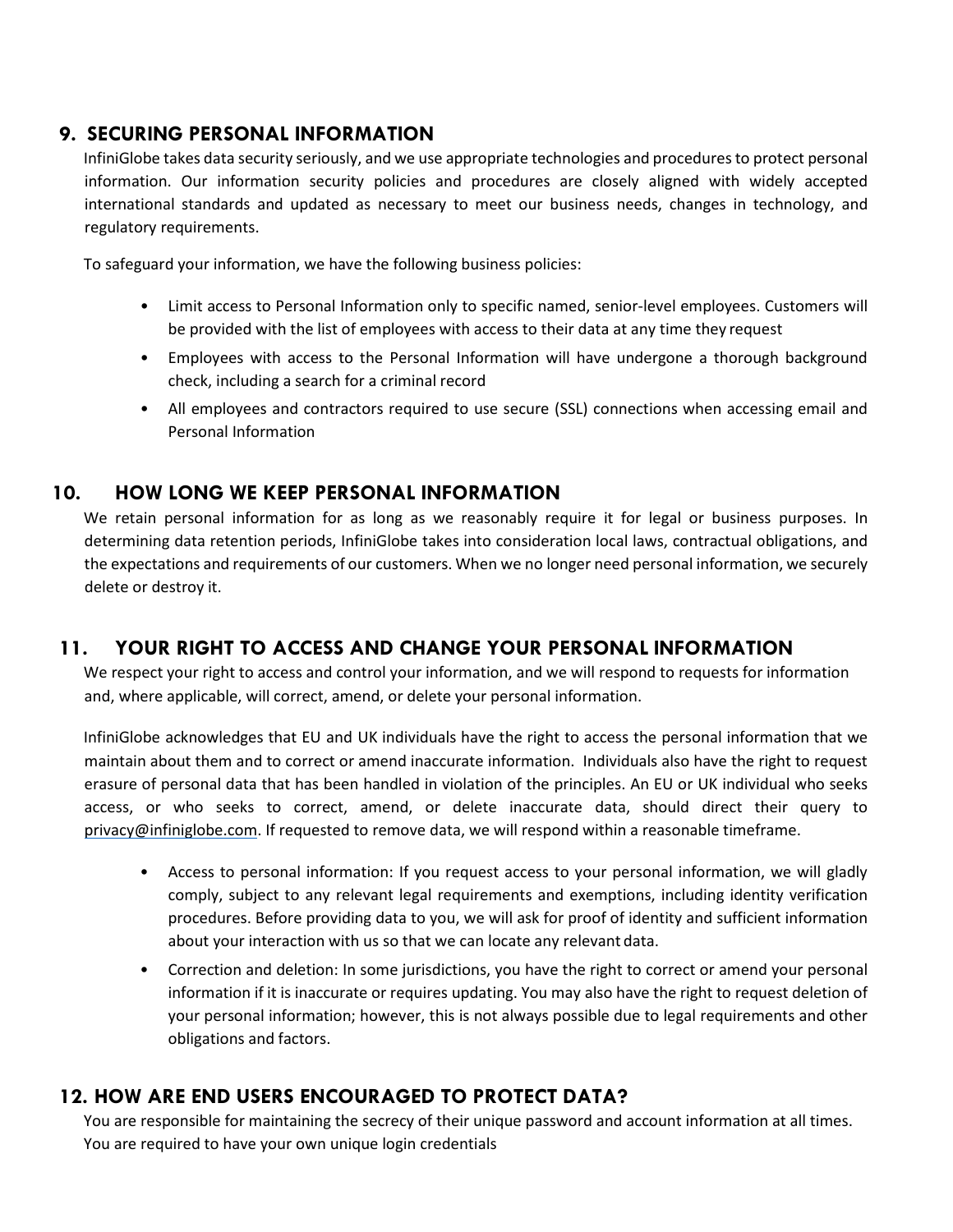# **13. TRACKING TECHNOLOGIES**

#### **13.1. Cookies**

InfiniGlobe and our third-party providers set and use cookies and similar technologies to store and manage user preferences, enable content, and gather analytic and usage data, for example. The use of cookies and other tracking technologies is standard across websites and apps through which information is collected about your online activities across applications, websites, or other services. These are types of Cookies and Logs we may use in our websites:

- Required cookies: These cookies are essential to enable you to move around a website and use its features. Without these cookies, the services and application function you have asked for, cannot be provided.
- Performance cookies: These cookies collect information about how you use our websites. Information collected includes, for example, the Internet browsers and operating systems used, the number of visits, average duration of visit, and pages viewed. These cookies don't collect information that personally identifies you and only collect aggregated and anonymous information. Performance cookies are used to improve the user-friendliness of a website and enhance your experience.
- Functionality cookies: These cookies allow the website to remember choices you make (such as your username or ID, language preference, or the area or region you are in) and provide enhanced, more personal features. These cookies can also be used to remember changes you have made to text size, fonts, and other customizable parts of web pages. The information these cookies collect may be anonymized, and they cannot track your browsing activity on other websites.
- Web server & application logs: Our servers automatically collect certain information to help us administer and protect the Services, analyze usage, and improve users' experience. The information collected includes:
	- o IP address and browser type
	- o Device information including Unique Device Identifier (UDID), MAC address, and similar identifiers we or others may assign
	- o Device operating system and other technical facts
	- o The city, state, and country from which you access our website
	- o Pages visited and content viewed, stored, and purchased
	- o Information or text entered
	- o Links and buttons clicked
	- o URLs visited before and after you use our Services

#### **13.2. Web Beacons**

A web beacon is a small graphic image or other web programming code, also known as "1×1 GIF" or "clear GIF." We may download web beacons to Your Device when you access our Sites or through email messages that we send to you. We use web beacons only to count visitors to our Sites and to count how many emails that we send are actually opened. If a web beacon is used, it does not allow the identification of the user.

#### **13.3. Embedded Scripts**

An embedded script is a programming code that is designed to collect information about your interactions with our Sites, such as which links within our Sites you click on, which type of browser or device you use (e.g. mobile or desktop version). We use such information to enhance the user experience, e.g. include a mobile version of